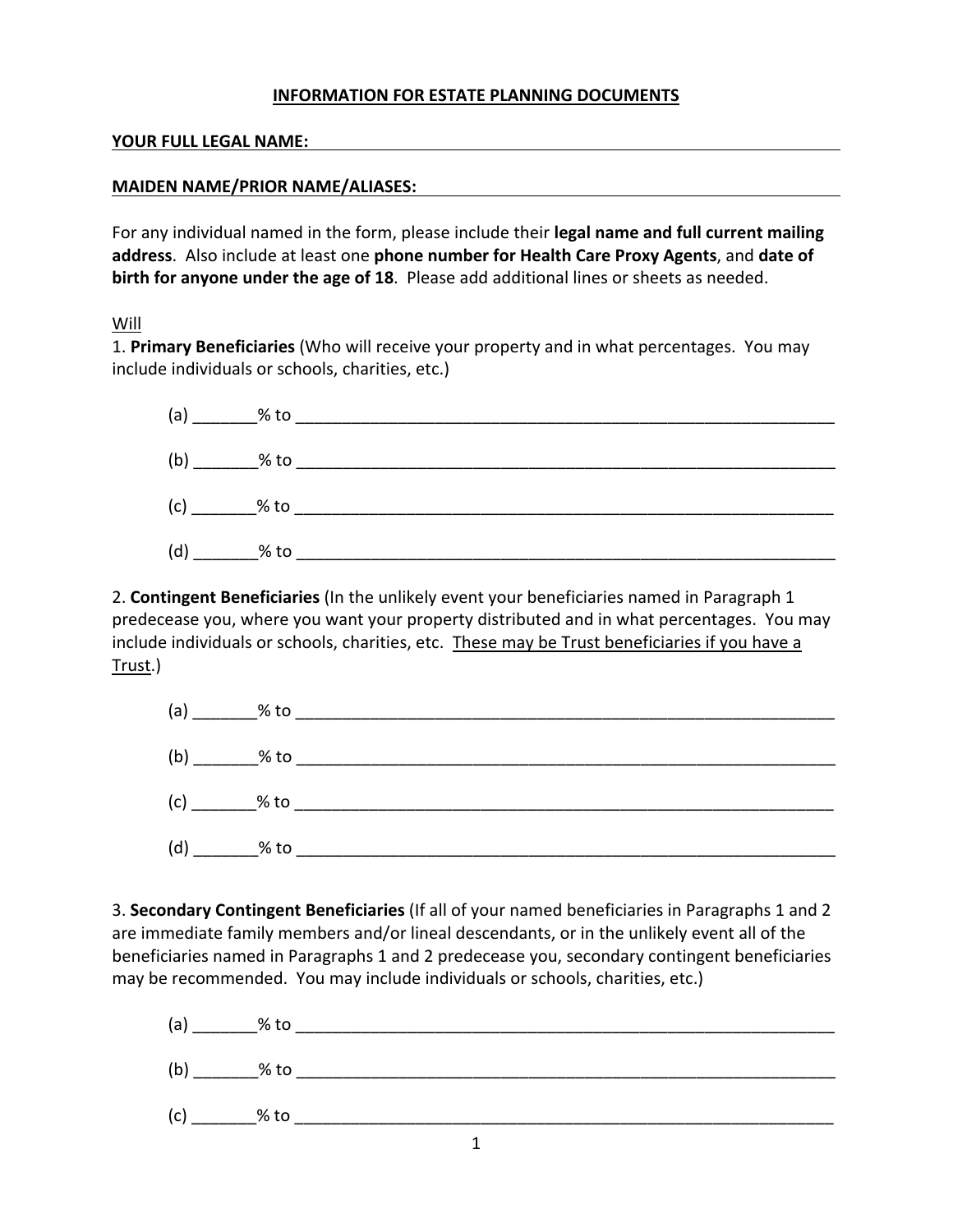4. **Personal Representatives** (Formerly "Executors," in charge of administering the estate. I recommend naming at least 3 if possible, one primary and two alternates. Spouses usually name each other as their primary nominee.)

Personal Representative name and address:

| a |  |  |  |
|---|--|--|--|
| b |  |  |  |
|   |  |  |  |

5. **Guardians** (Nominating individuals who would be responsible for the care of any children in need of a guardian. Please indicate, for any Co‐Guardians named, if you would want one to act as sole Guardian in the event one Co‐Guardian dies before or after appointment, or if they divorce, or if you have any relocation conditions or preferences. If there will be no Trust, please indicate if you want the Guardian to also act as Conservator; this will be the default.)

Guardian names, addresses, & any special provisions:

| $\begin{picture}(150,10) \put(0,0){\vector(1,0){100}} \put(15,0){\vector(1,0){100}} \put(15,0){\vector(1,0){100}} \put(15,0){\vector(1,0){100}} \put(15,0){\vector(1,0){100}} \put(15,0){\vector(1,0){100}} \put(15,0){\vector(1,0){100}} \put(15,0){\vector(1,0){100}} \put(15,0){\vector(1,0){100}} \put(15,0){\vector(1,0){100}} \put(15,0){\vector(1,0){100}}$ |  |  |  |
|--------------------------------------------------------------------------------------------------------------------------------------------------------------------------------------------------------------------------------------------------------------------------------------------------------------------------------------------------------------------|--|--|--|
|                                                                                                                                                                                                                                                                                                                                                                    |  |  |  |
|                                                                                                                                                                                                                                                                                                                                                                    |  |  |  |
|                                                                                                                                                                                                                                                                                                                                                                    |  |  |  |
|                                                                                                                                                                                                                                                                                                                                                                    |  |  |  |
|                                                                                                                                                                                                                                                                                                                                                                    |  |  |  |
|                                                                                                                                                                                                                                                                                                                                                                    |  |  |  |
|                                                                                                                                                                                                                                                                                                                                                                    |  |  |  |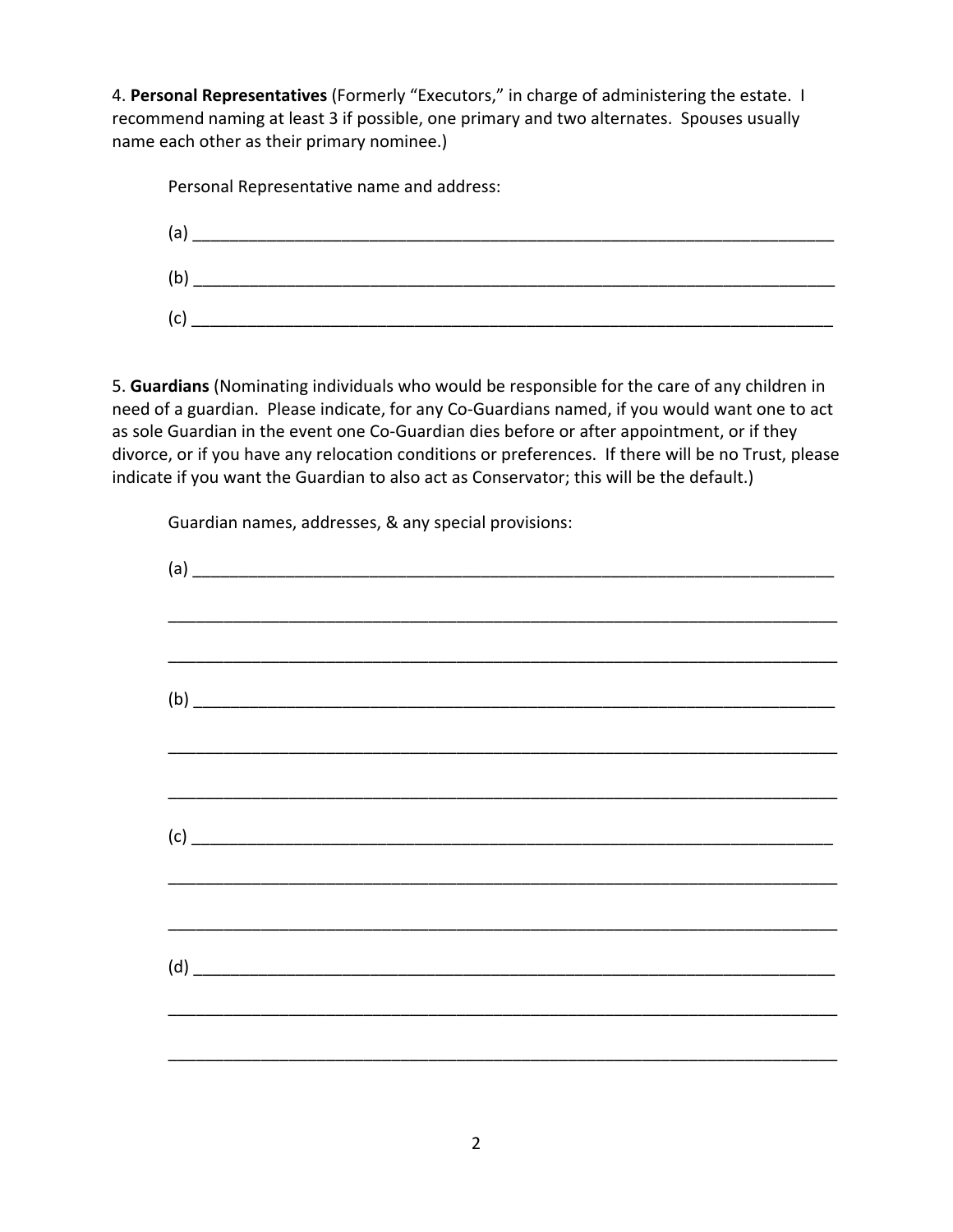6. **Conservator** (Who will be responsible for the child's assets in the event any Trust is not in effect, only if it will be someone other than the Guardian. If the same as the nominated Trustees, write "Same as Trustees.")

Conservator name and address:

| l a |  |  |  |
|-----|--|--|--|
| b   |  |  |  |
|     |  |  |  |

7. **Disposition of remains** (Choosing burial vs. cremation, location or other directives, eco‐ friendly options, military ceremonies if applicable, or nominating someone in charge of making these decisions.)

\_\_\_\_\_\_\_\_\_\_\_\_\_\_\_\_\_\_\_\_\_\_\_\_\_\_\_\_\_\_\_\_\_\_\_\_\_\_\_\_\_\_\_\_\_\_\_\_\_\_\_\_\_\_\_\_\_\_\_\_\_\_\_\_\_\_\_\_\_\_\_\_\_\_\_\_\_\_

\_\_\_\_\_\_\_\_\_\_\_\_\_\_\_\_\_\_\_\_\_\_\_\_\_\_\_\_\_\_\_\_\_\_\_\_\_\_\_\_\_\_\_\_\_\_\_\_\_\_\_\_\_\_\_\_\_\_\_\_\_\_\_\_\_\_\_\_\_\_\_\_\_\_\_\_\_\_

8. Personal Property (e.g. family heirlooms---You may include these items in your Will but I would instead recommend you create a separate list that is enforceable and kept with your Will and can be updated over time without having to re‐execute your Will.)

\_\_\_\_\_\_\_\_\_\_\_\_\_\_\_\_\_\_\_\_\_\_\_\_\_\_\_\_\_\_\_\_\_\_\_\_\_\_\_\_\_\_\_\_\_\_\_\_\_\_\_\_\_\_\_\_\_\_\_\_\_\_\_\_\_\_\_\_\_\_\_\_\_\_\_\_\_\_

\_\_\_\_\_\_\_\_\_\_\_\_\_\_\_\_\_\_\_\_\_\_\_\_\_\_\_\_\_\_\_\_\_\_\_\_\_\_\_\_\_\_\_\_\_\_\_\_\_\_\_\_\_\_\_\_\_\_\_\_\_\_\_\_\_\_\_\_\_\_\_\_\_\_\_\_\_\_

### Power of Attorney

9. **Power of Attorney Agents** (Who will have the authority to make financial decisions on your behalf in the event you are alive but incapacitated or otherwise unavailable. Spouses usually name each other as the primary agent.)

Agent Name and Address:

| la:      |
|----------|
| b        |
| -<br>. . |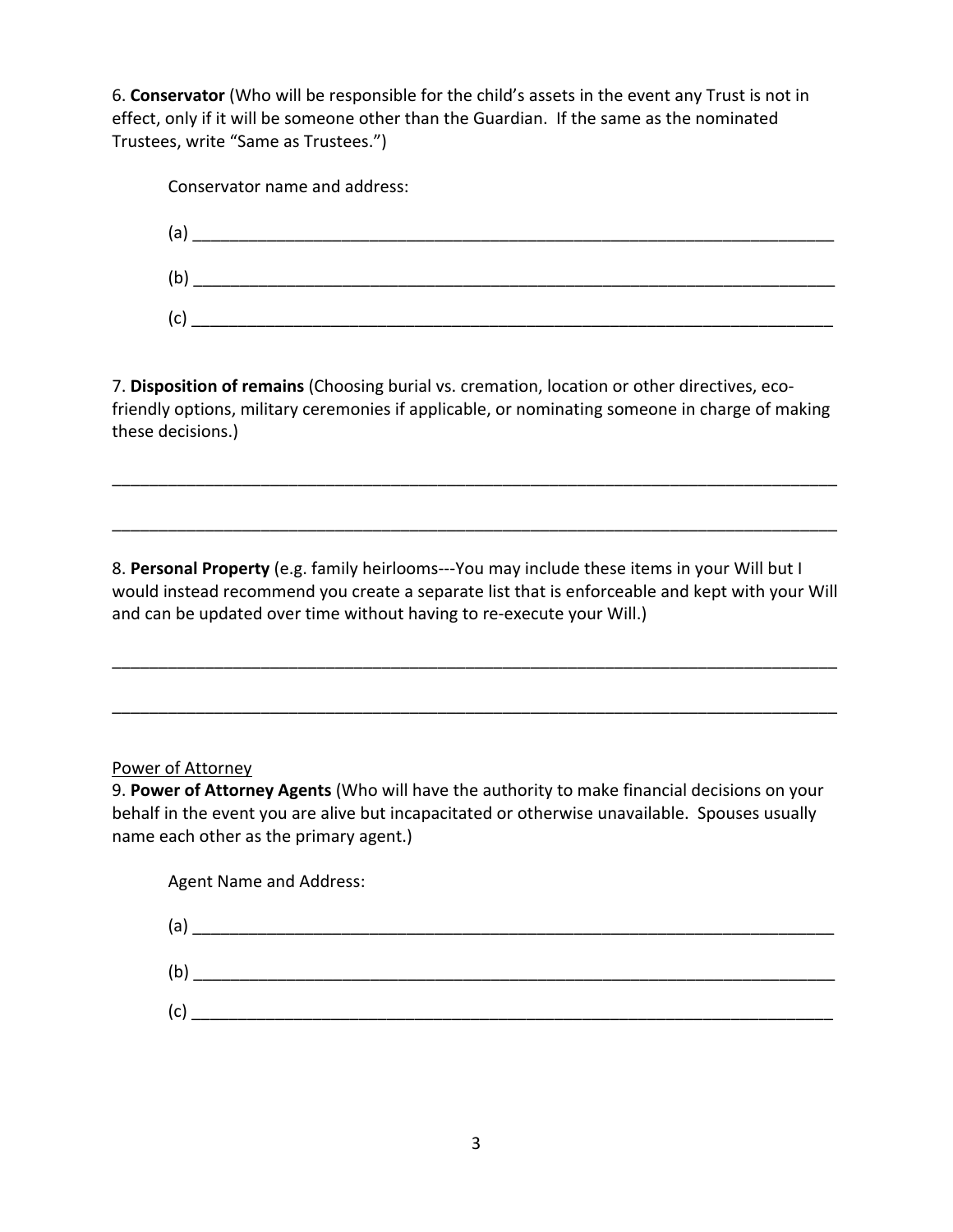# Health Care Proxy

10. **Health Care Agents** (Who will have the authority to make medical decisions on your behalf in the event you are alive but incapacitated or otherwise unable to provide informed consent. You may fill in the attached form or list your agents here. Please provide at least one telephone number for each agent. I recommend you have at least one contingent agent, or more if possible. Spouses usually name each other as the primary agent.)

# A. Agent Name, Full Mailing Address, and Phone Number:

| l a |  |  |
|-----|--|--|
| b   |  |  |
| r   |  |  |

# 11. Guidance for Goals of Care: (Check one or write your own below)

\_\_\_\_\_ (a) I do not want my life to be prolonged and I do not want life‐sustaining treatment to be provided or continued: (1) if I am in an irreversible coma or persistent vegetative state; or (2) if I am terminally ill and the application of life sustaining procedures would serve only to artificially delay the moment of my death; or (3) under any other circumstances where the burdens of the treatment outweigh the expected benefits, I want my agent to consider the relief of suffering and the quality as well as the extent or the possible extension of my life in making decisions concerning life‐sustaining treatment. I specifically consent to pain‐relieving medication or treatment, even if such medication or treatment shall shorten my life, and in the event I am unable to mechanically feed myself, I direct that no intubation or feeding assistance be administered.

\_\_\_\_\_ (b) I want my life to be prolonged and I want life‐sustaining treatment to be provided unless I am in a coma or vegetative state which two independent physicians reasonably believe to be irreversible. Once two physicians have reasonably concluded that I will remain unconscious for the remainder of my life, I do not want life‐sustaining treatment to be provided or continued.

\_\_\_\_\_ (c) I want my life to be prolonged to the greatest extent possible without regard to my condition, the chances I have for recovery or the cost of the procedures.

 $(d)$  I want  $\overline{\phantom{a}}$ 

\_\_\_\_\_\_\_\_\_\_\_\_\_\_\_\_\_\_\_\_\_\_\_\_\_\_\_\_\_\_\_\_\_\_\_\_\_\_\_\_\_\_\_\_\_\_\_\_\_\_\_\_\_\_\_\_\_\_\_\_\_\_\_\_\_\_\_\_\_\_\_\_

\_\_\_\_\_\_\_\_\_\_\_\_\_\_\_\_\_\_\_\_\_\_\_\_\_\_\_\_\_\_\_\_\_\_\_\_\_\_\_\_\_\_\_\_\_\_\_\_\_\_\_\_\_\_\_\_\_\_\_\_\_\_\_\_\_\_\_\_\_\_\_\_

\_\_\_\_\_\_\_\_\_\_\_\_\_\_\_\_\_\_\_\_\_\_\_\_\_\_\_\_\_\_\_\_\_\_\_\_\_\_\_\_\_\_\_\_\_\_\_\_\_\_\_\_\_\_\_\_\_\_\_\_\_\_\_\_\_\_\_\_\_\_\_\_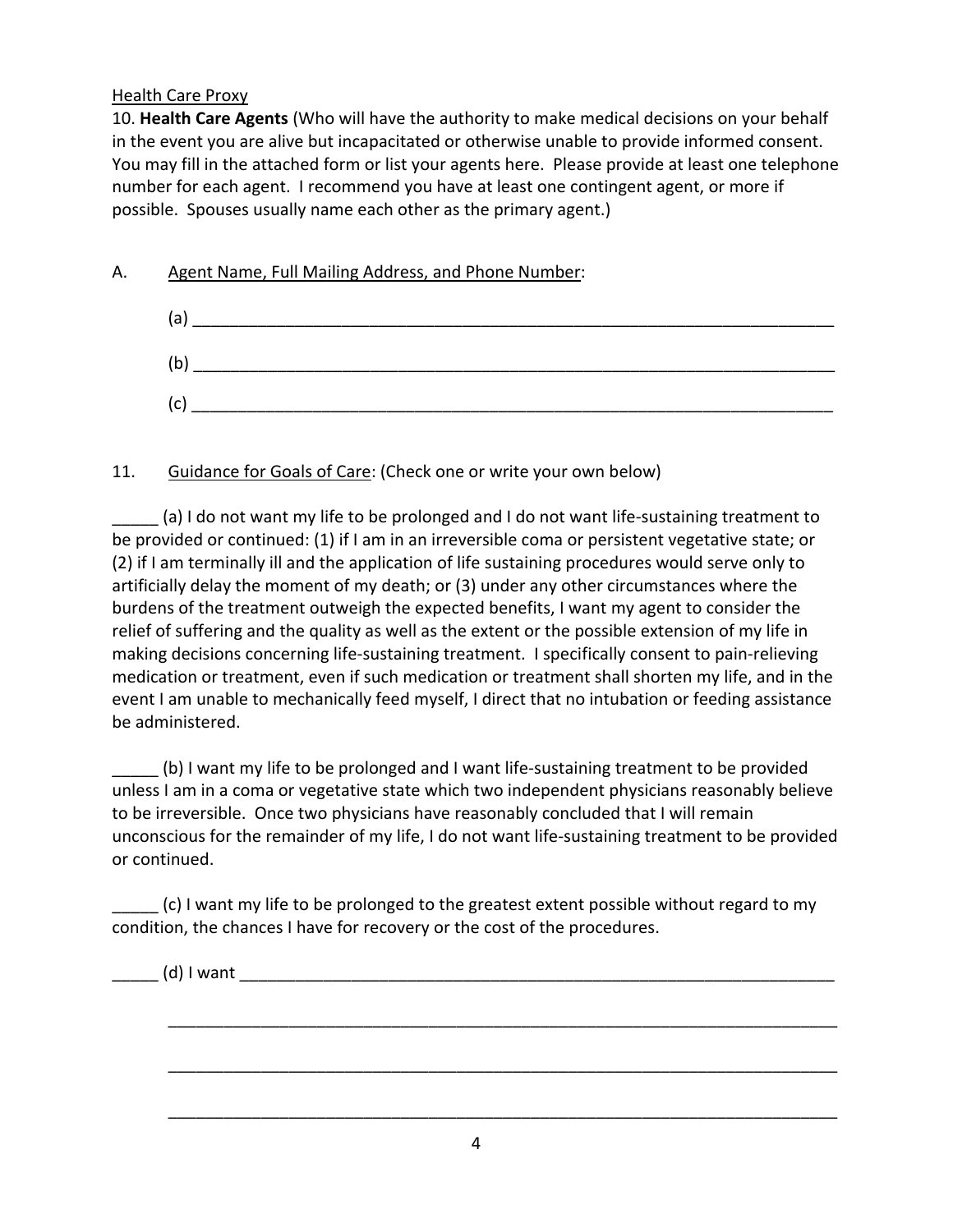# 12. Special Authorities: (Check DO or DO NOT for each special authority)

## (a) Inpatient Medical Services

 I specifically [**DO** \_\_\_\_\_\_ OR **DO NOT** \_\_\_\_\_\_] authorize my Agent to apply for and obtain any inpatient medical services on my behalf, including, but not limited to, rehabilitation, assisted living, nursing care, specialized care, or hospice care services, as may be deemed appropriate to my diagnosis, condition and prognosis.

# (b) Outpatient or At‐Home Medical Services

 I specifically [**DO** \_\_\_\_\_\_ OR **DO NOT** \_\_\_\_\_\_] authorize my Agent to apply for or obtain any outpatient or at-home medical services on my behalf, including, but not limited to, rehabilitation, assisted living, nursing care, specialized care, or hospice care services, regardless of my diagnosis, condition and prognosis.

# (c) Do Not Rescussitate/Do Not Intubate

 I specifically [**DO** \_\_\_\_\_\_ OR **DO NOT** \_\_\_\_\_\_] authorize my Agent to implement a Do Not Rescussitate and/or a Do Not Intubate order on my behalf.

### (d) Administration of Antipsychotic Medications

 I specifically [**DO** \_\_\_\_\_\_] authorize my Agent to provide consent or to contest the administration of any anti‐psychotic medications as may be sought through a Rogers guardianship petition based on my diagnosis, condition and prognosis.

# **OR**

 I specifically [**DO NOT** \_\_\_\_\_\_] authorize my Agent to provide consent or to contest the administration of any anti‐psychotic medications as may be sought through a Rogers guardianship petition based on my diagnosis, condition and prognosis, and instead prefer the Probate and Family Court to appoint an attorney to represent my interests in any Rogers guardianship action which may be filed for such purpose naming me as the subject incapacitated individual.

13. Guardian: In the event a situation arises where a guardian will be appointed for you, please nominate the Guardian ONLY IF IT IS SOMEONE DIFFERENT THAN YOUR HEALTH CARE AGENT.

Guardian name and address: